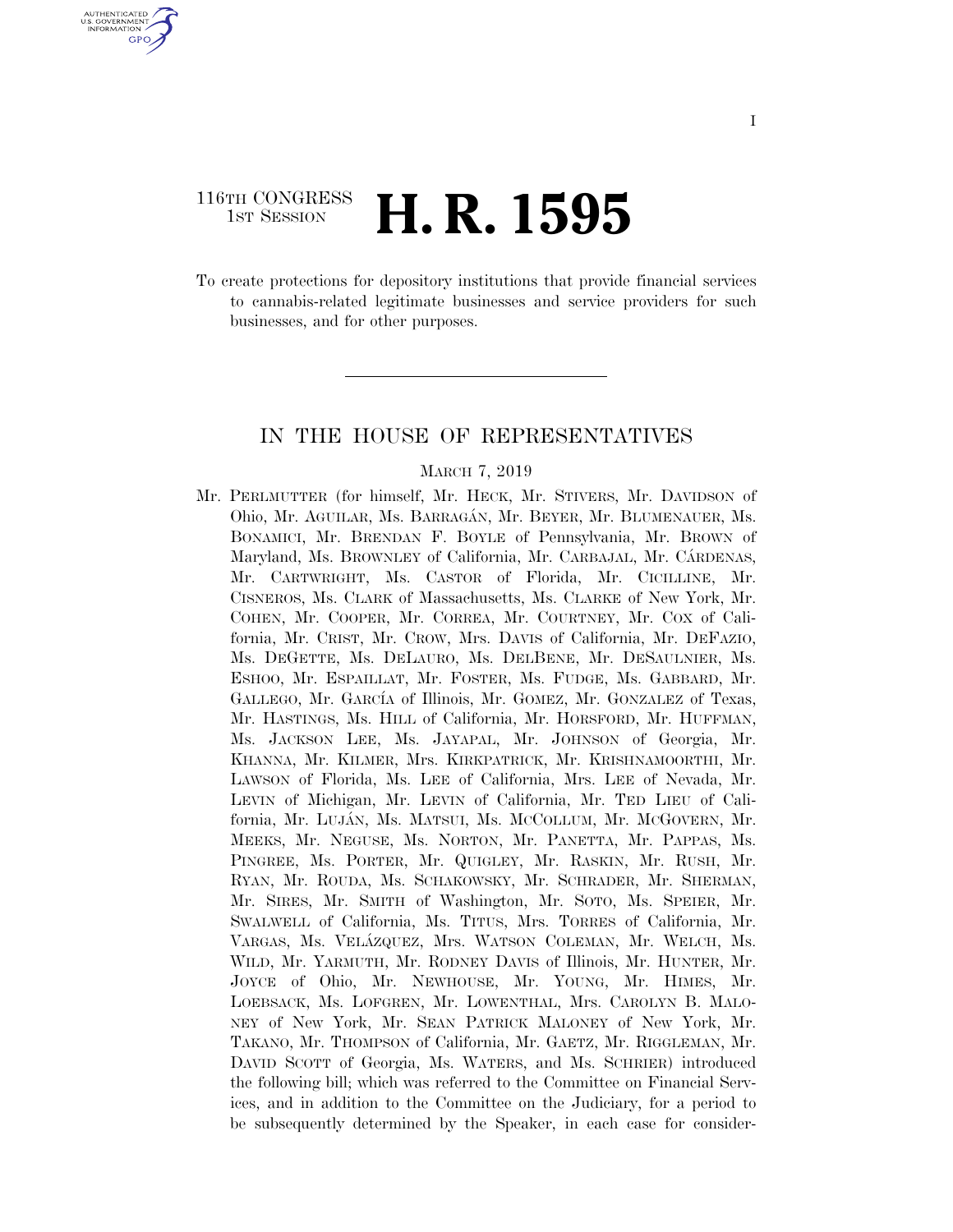ation of such provisions as fall within the jurisdiction of the committee concerned

# **A BILL**

To create protections for depository institutions that provide financial services to cannabis-related legitimate businesses and service providers for such businesses, and for other purposes.

*Be it enacted by the Senate and House of Representa-*

*tives of the United States of America in Congress assembled,* 

# **SECTION 1. SHORT TITLE; PURPOSE.**

 (a) SHORT TITLE.—This Act may be cited as the ''Secure And Fair Enforcement Banking Act of 2019'' or the ''SAFE Banking Act of 2019''.

 (b) PURPOSE.—The purpose of this Act is to increase public safety by expanding financial services to cannabis- related legitimate businesses and service providers and re-ducing the amount of cash at such businesses.

# **SEC. 2. SAFE HARBOR FOR DEPOSITORY INSTITUTIONS.**

- A Federal banking regulator may not—
- (1) terminate or limit the deposit insurance or share insurance of a depository institution under the Federal Deposit Insurance Act (12 U.S.C. 1811 et seq.), the Federal Credit Union Act (12 U.S.C. 1751 et seq.), or take any other adverse action against a depository institution under section 8 of the Federal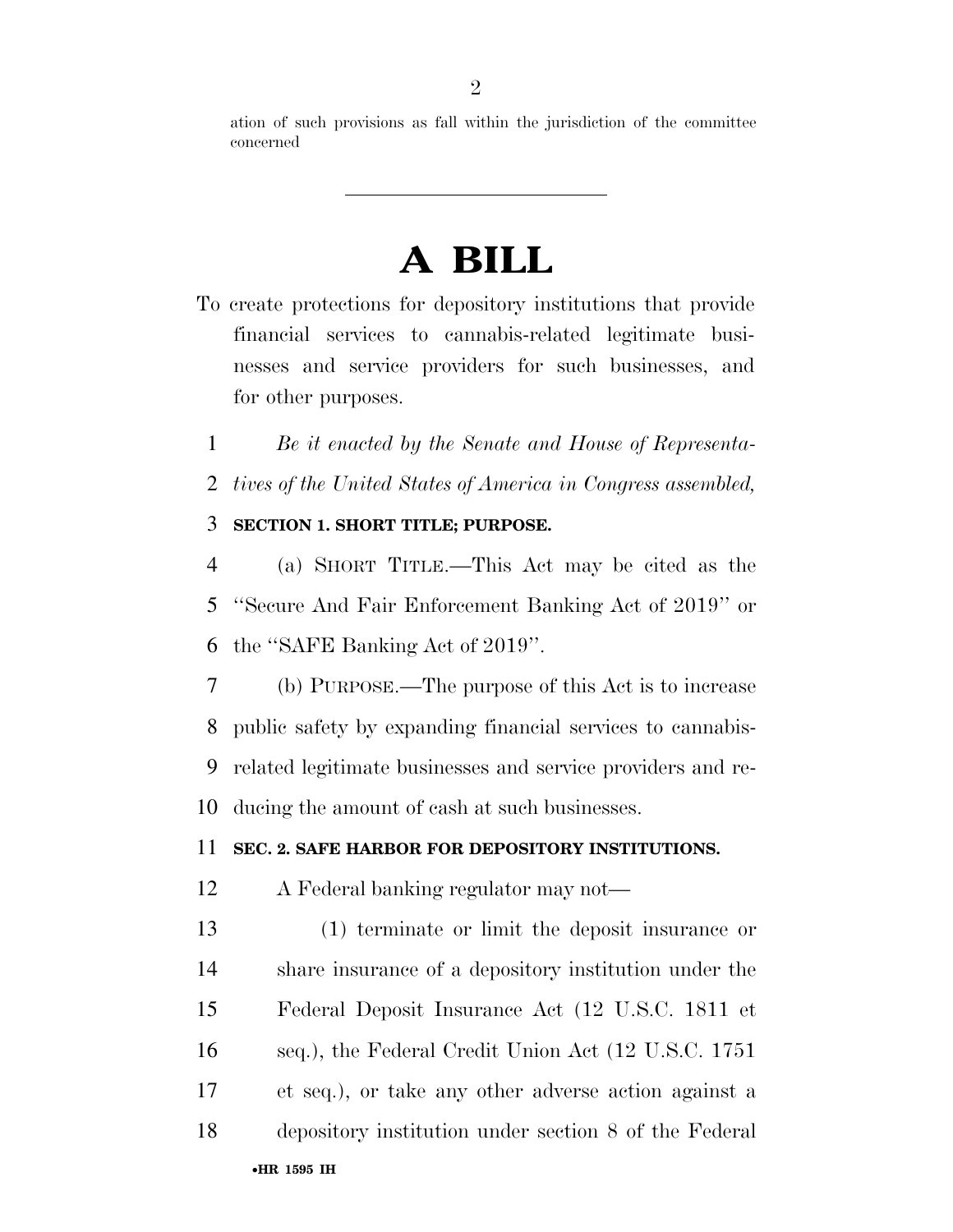Deposit Insurance Act (12 U.S.C. 1818) solely be- cause the depository institution provides or has pro- vided financial services to a cannabis-related legiti- mate business or service provider; (2) prohibit, penalize, or otherwise discourage a

 depository institution from providing financial serv- ices to a cannabis-related legitimate business or service provider or to a State, political subdivision of a State, or Indian Tribe that exercises jurisdiction over cannabis-related legitimate businesses;

 (3) recommend, incentivize, or encourage a de- pository institution not to offer financial services to an account holder, or to downgrade or cancel the fi- nancial services offered to an account holder solely because—

 (A) the account holder is a cannabis-re- lated legitimate business or service provider, or is an employee, owner, or operator of a can- nabis-related legitimate business or service pro-vider;

 (B) the account holder later becomes an employee, owner, or operator of a cannabis-re- lated legitimate business or service provider; or (C) the depository institution was not aware that the account holder is an employee,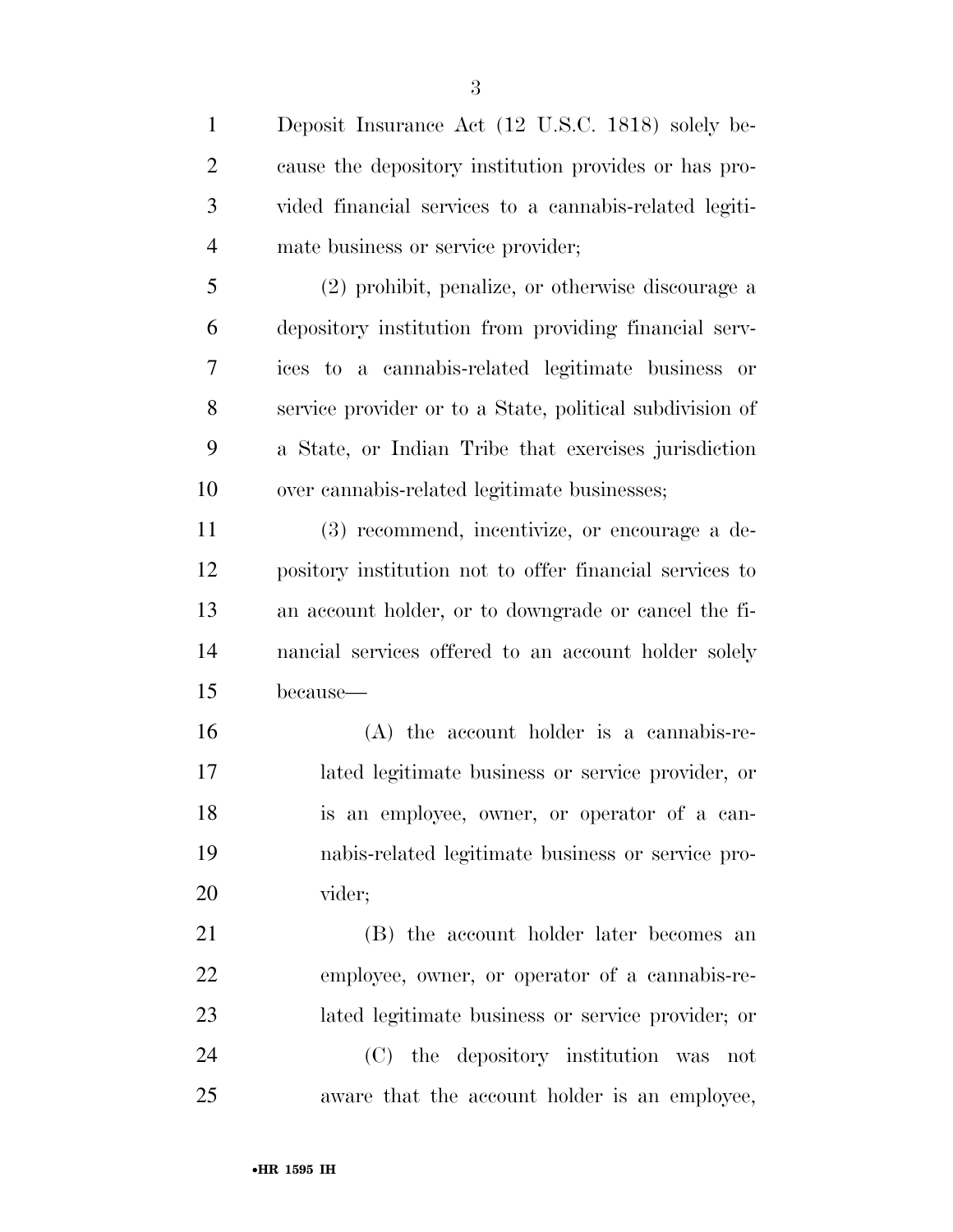| $\mathbf{1}$   | owner, or operator of a cannabis-related legiti-        |
|----------------|---------------------------------------------------------|
| $\overline{2}$ | mate business or service provider;                      |
| 3              | (4) take any adverse or corrective supervisory          |
| $\overline{4}$ | action on a loan made to-                               |
| 5              | (A) a cannabis-related legitimate business              |
| 6              | or service provider, solely because the business        |
| 7              | is a cannabis-related legitimate business or            |
| 8              | service provider;                                       |
| 9              | (B) an employee, owner, or operator of a                |
| 10             | cannabis-related legitimate business or service         |
| 11             | provider, solely because the employee, owner, or        |
| 12             | operator is employed by, owns, or operates a            |
| 13             | cannabis-related legitimate business or service         |
| 14             | provider, as applicable; or                             |
| 15             | (C) an owner or operator of real estate or              |
| 16             | equipment that is leased to a cannabis-related          |
| 17             | legitimate business or service provider, solely         |
| 18             | because the owner or operator of the real estate        |
| 19             | or equipment leased the equipment or real es-           |
| 20             | tate to a cannabis-related legitimate business or       |
| 21             | service provider, as applicable; and                    |
| 22             | (5) prohibit or penalize a depository institution,      |
| 23             | or entity performing services for the depository insti- |
| 24             | tution, for, or otherwise discourage a depository in-   |
| 25             | stitution, or entity performing services for the depos- |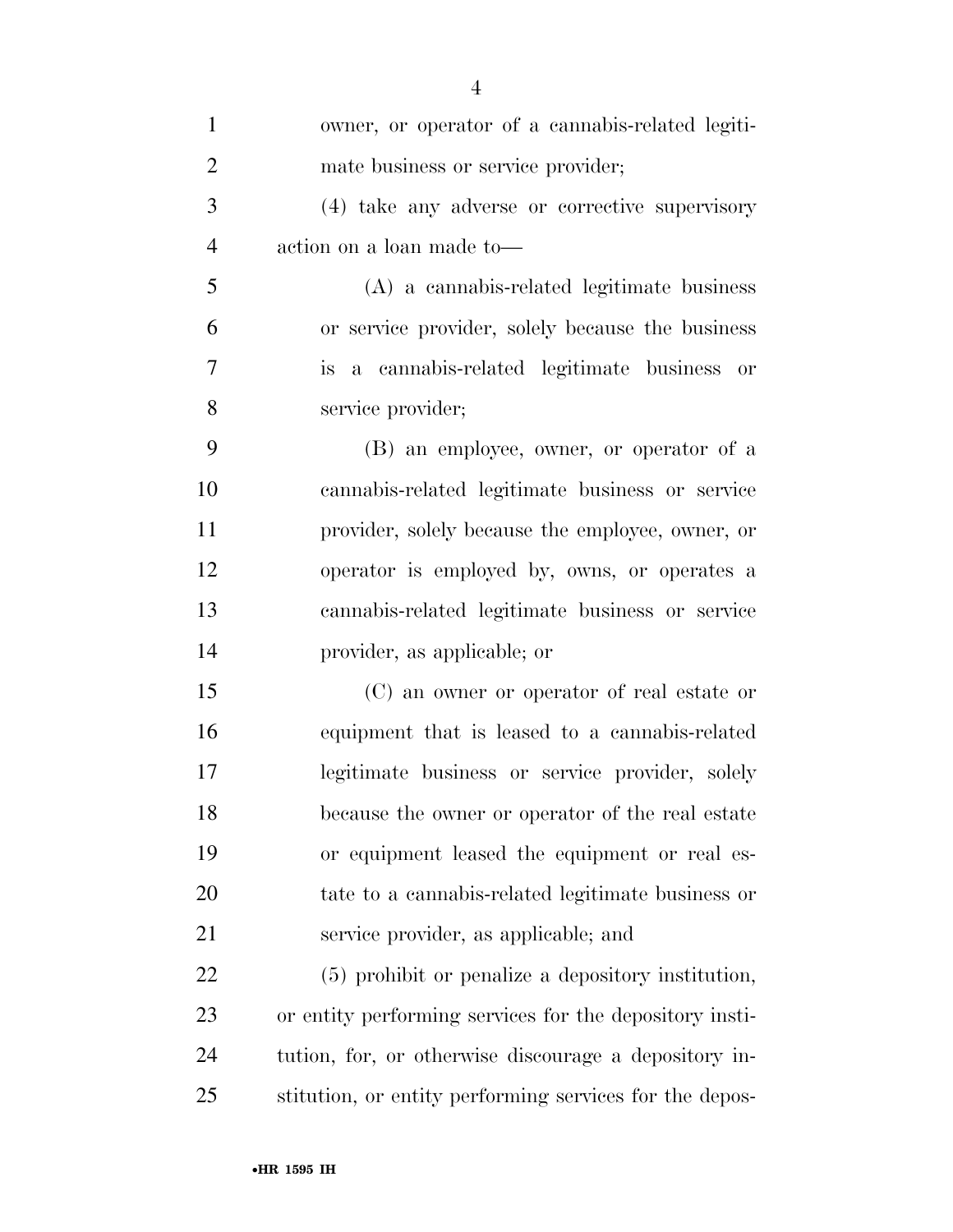itory institution, from, authorizing, processing, clear- ing, settling, billing, transferring, reconciling, or col- lecting payments for a cannabis-related legitimate business, where such payment is made by any means, including a credit, debit, or other payment card, an account, check, or electronic funds transfer.

# **SEC. 3. PROTECTIONS FOR ANCILLARY BUSINESSES.**

 For purposes of sections 1956 and 1957 of title 18, United States Code, and all other provisions of Federal law, the proceeds from a transaction conducted by a can- nabis-related legitimate business or service provider shall not be considered as proceeds from an unlawful activity solely because the transaction was conducted by a can- nabis-related legitimate business or service provider, as applicable.

#### **SEC. 4. PROTECTIONS UNDER FEDERAL LAW.**

 (a) IN GENERAL.—With respect to providing finan- cial services within a State, political subdivision of a State, or Indian country that allows the cultivation, production, manufacture, sale, transportation, display, dispensing, dis- tribution, or purchase of cannabis pursuant to a law or regulation of such State, political subdivision, or Indian Tribe that has jurisdiction over the Indian country, as ap- plicable, a depository institution that provides financial services to a cannabis-related legitimate business or serv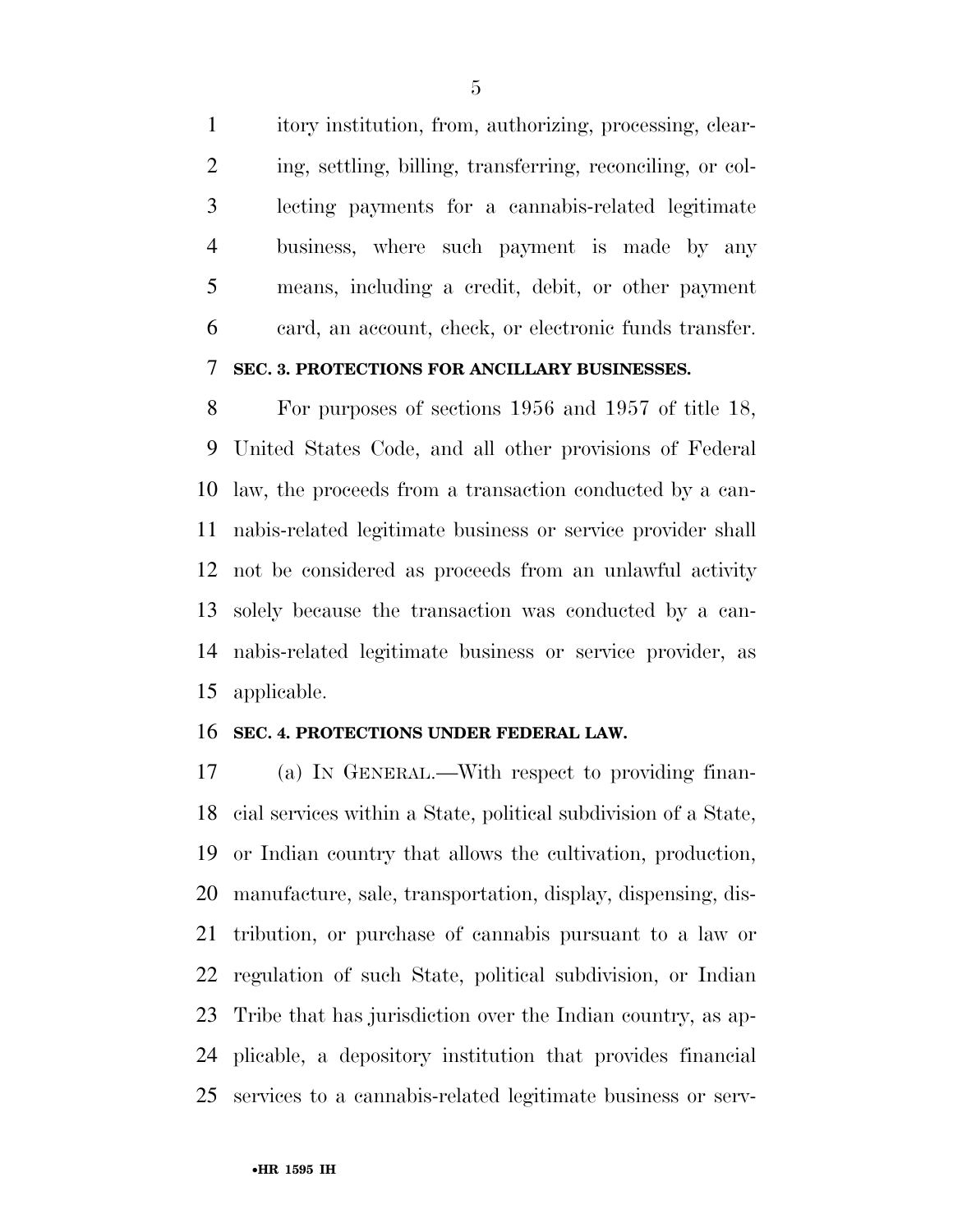ice provider, and the officers, directors, and employees of that depository institution may not be held liable pursuant to any Federal law or regulation—

 (1) solely for providing such financial services; or

 (2) for further investing any income derived from such financial services.

 (b) FORFEITURE.—A depository institution that has a legal interest in the collateral for a loan or another fi- nancial service provided to an owner or operator of a can- nabis-related legitimate business or service provider, or to an owner or operator of real estate or equipment that is leased or sold to a cannabis-related legitimate business or service provider, shall not be subject to criminal, civil, or administrative forfeiture of that legal interest pursuant to any Federal law for providing such loan or other financial service.

### **SEC. 5. RULE OF CONSTRUCTION.**

 Nothing in this Act shall require a depository institu- tion to provide financial services to a cannabis-related le-gitimate business or service provider.

# **SEC. 6. REQUIREMENTS FOR FILING SUSPICIOUS ACTIVITY REPORTS.**

 Section 5318(g) of title 31, United States Code, is amended by adding at the end the following: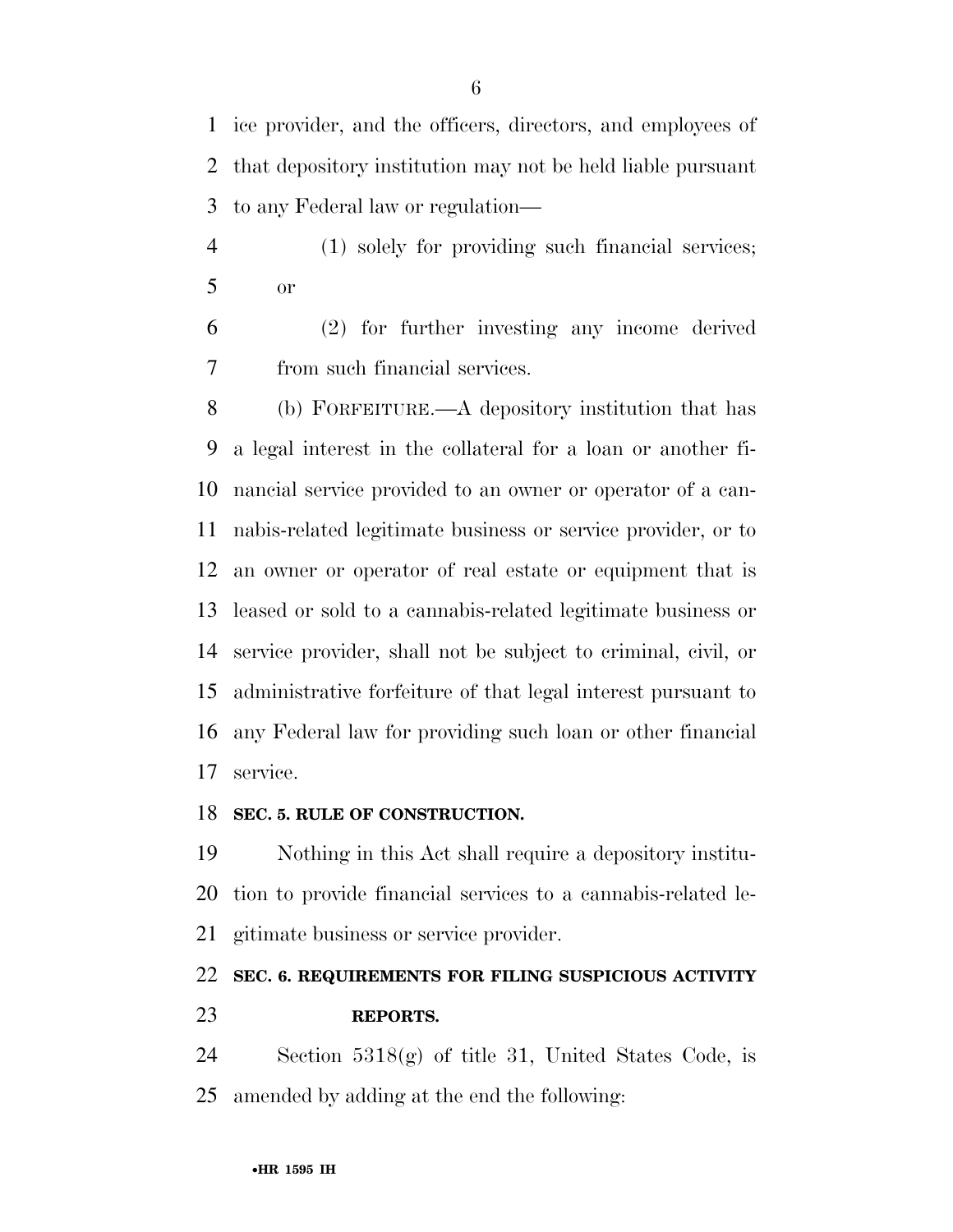''(5) REQUIREMENTS FOR CANNABIS-RELATED 2 LEGITIMATE BUSINESSES.

 $\mathcal{S}$  ''(A) In GENERAL.—With respect to a fi- nancial institution or any director, officer, em- ployee, or agent of a financial institution that reports a suspicious transaction pursuant to this subsection, if the reason for the report re- lates to a cannabis-related legitimate business or service provider, the report shall comply with appropriate guidance issued by the Financial Crimes Enforcement Network. The Secretary shall ensure that the guidance is consistent with the purpose and intent of the SAFE Banking Act of 2019 and does not significantly inhibit the provision of financial services to a cannabis- related legitimate business or service provider in a State, political subdivision of a State, or In- dian country that has allowed the cultivation, production, manufacture, transportation, dis- play, dispensing, distribution, sale, or purchase of cannabis pursuant to law or regulation of such State, political subdivision, or Indian Tribe that has jurisdiction over the Indian country.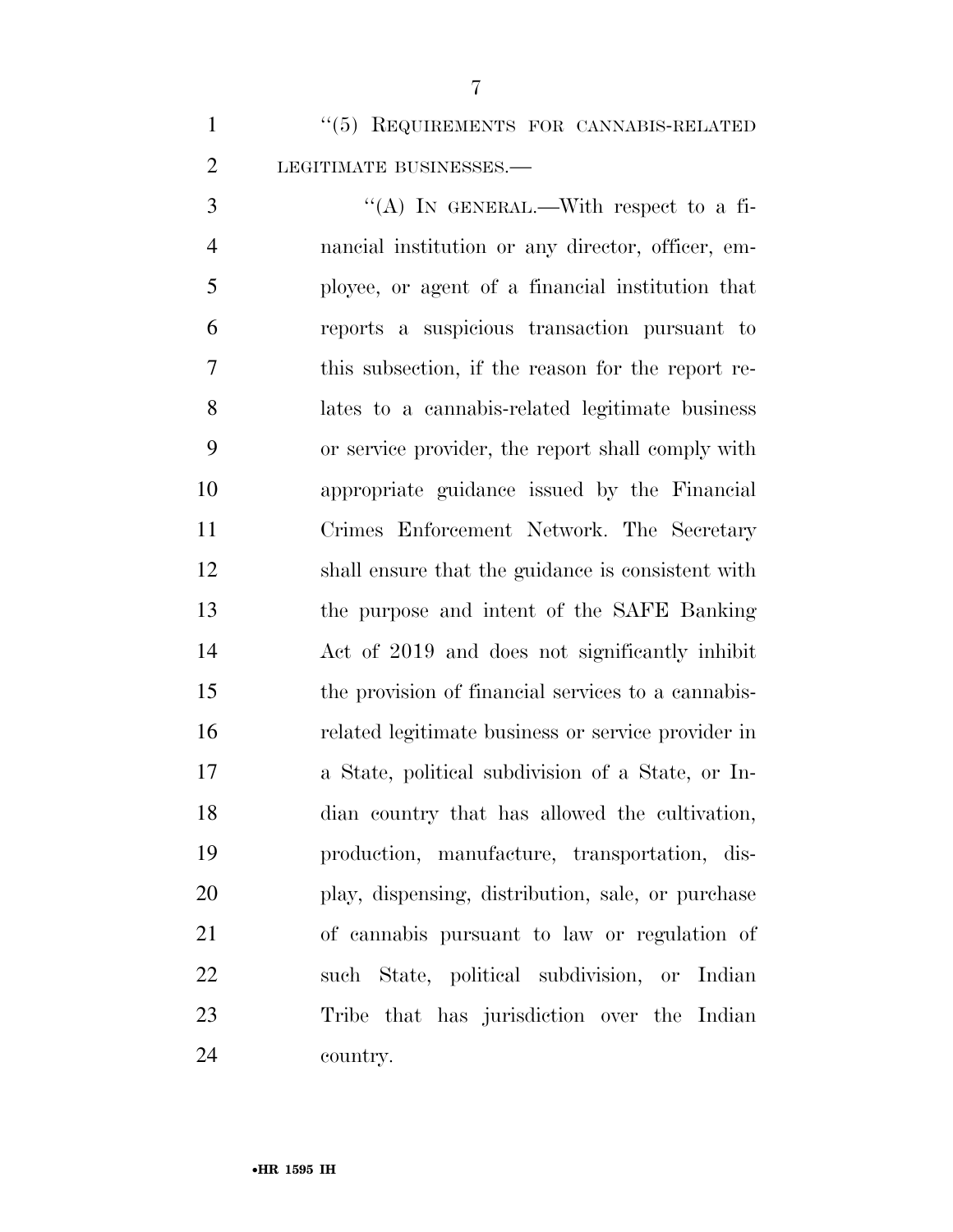| $\mathbf{1}$   | "(B) DEFINITIONS.—For purposes of this       |
|----------------|----------------------------------------------|
| $\overline{2}$ | paragraph:                                   |
| 3              | "(i) CANNABIS.—The term 'cannabis'           |
| $\overline{4}$ | has the meaning given the term 'mari-        |
| 5              | huana' in section 102 of the Controlled      |
| 6              | Substances Act (21 U.S.C. 802).              |
| 7              | "(ii) CANNABIS-RELATED LEGITIMATE            |
| 8              | BUSINESS.—The term 'cannabis-related le-     |
| 9              | gitimate business' has the meaning given     |
| 10             | that term in section 8 of the SAFE Bank-     |
| 11             | ing Act of 2019.                             |
| 12             | "(iii) INDIAN COUNTRY.—The term              |
| 13             | 'Indian country' has the meaning given       |
| 14             | that term in section 1151 of title 18.       |
| 15             | "(iv) INDIAN TRIBE.—The term 'In-            |
| 16             | dian Tribe' has the meaning given that       |
| 17             | term in section 102 of the Federally Rec-    |
| 18             | ognized Indian Tribe List Act of 1994 (25    |
| 19             | U.S.C. 479a).                                |
| 20             | "(v) FINANCIAL SERVICE.—The term             |
| 21             | 'financial service' means a financial prod-  |
| 22             | uct or service as defined in section 1002 of |
| 23             | the Dodd-Frank Wall Street Reform and        |
| 24             | Consumer Protection Act (12 U.S.C.           |
| 25             | 5481).                                       |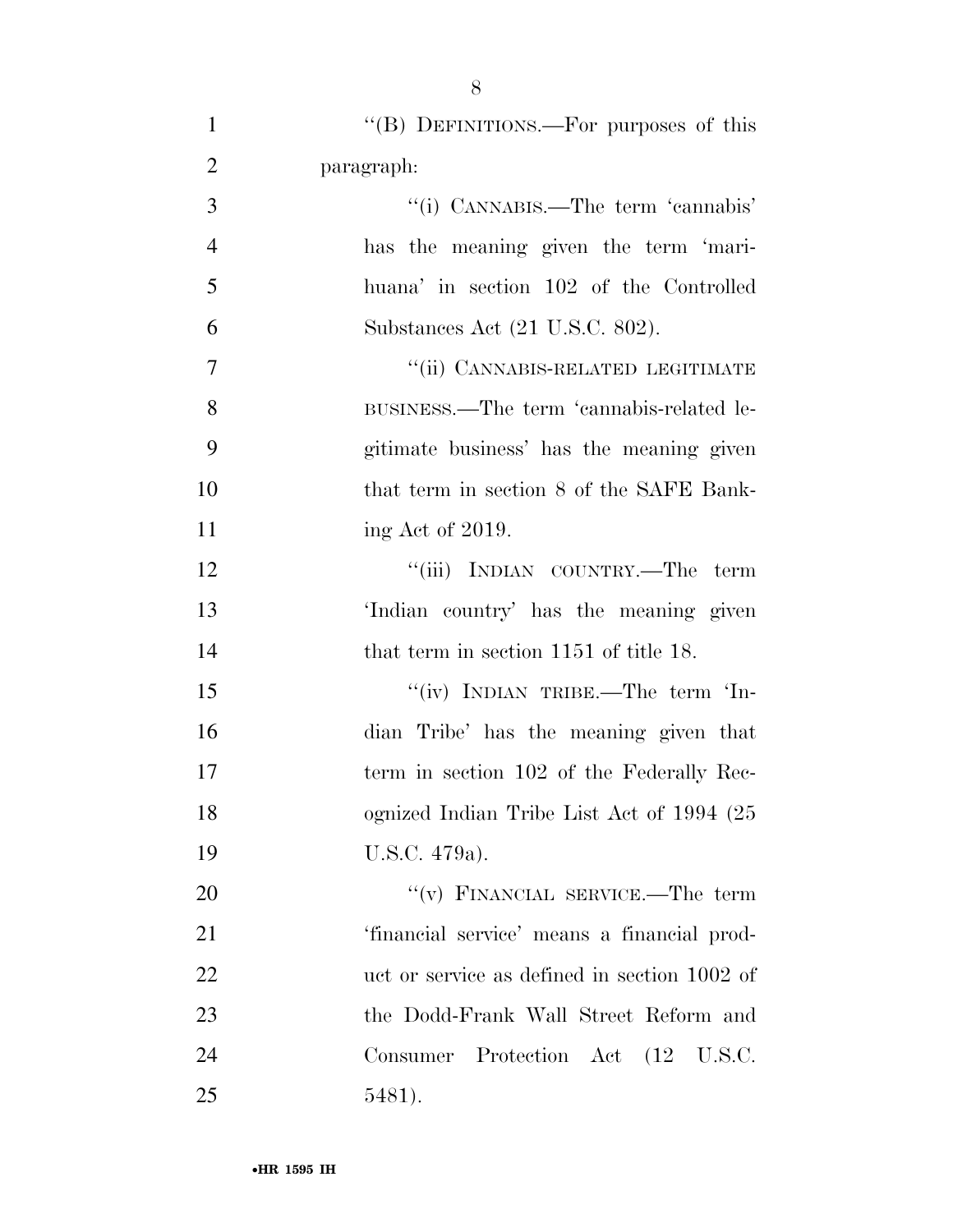1 ''(vi) SERVICE PROVIDER.—The term 'service provider' has the meaning given that term in section 8 of the SAFE Bank-4 ing Act of 2019.

5 "(vii) STATE.—The term 'State' means each of the several States, the Dis- trict of Columbia, Puerto Rico, and any territory or possession of the United States.''.

### **SEC. 7. GUIDANCE AND EXAMINATION PROCEDURES.**

 (a) IN GENERAL.—Not later than 180 days after the date of enactment of this Act, the Financial Institutions Examination Council shall develop uniform guidance and examination procedures for depository institutions that provide financial services to cannabis-related legitimate businesses and service providers.

 (b) ISSUANCE BY FEDERAL BANKING REGU- LATORS.—The Federal banking regulators shall each issue guidance and examination procedures for depository insti- tutions that provide financial services to cannabis-related legitimate businesses and service providers that are con- sistent with the uniform guidance and examination proce-dures developed under subsection (a).

# **SEC. 8. DEFINITIONS.**

In this Act: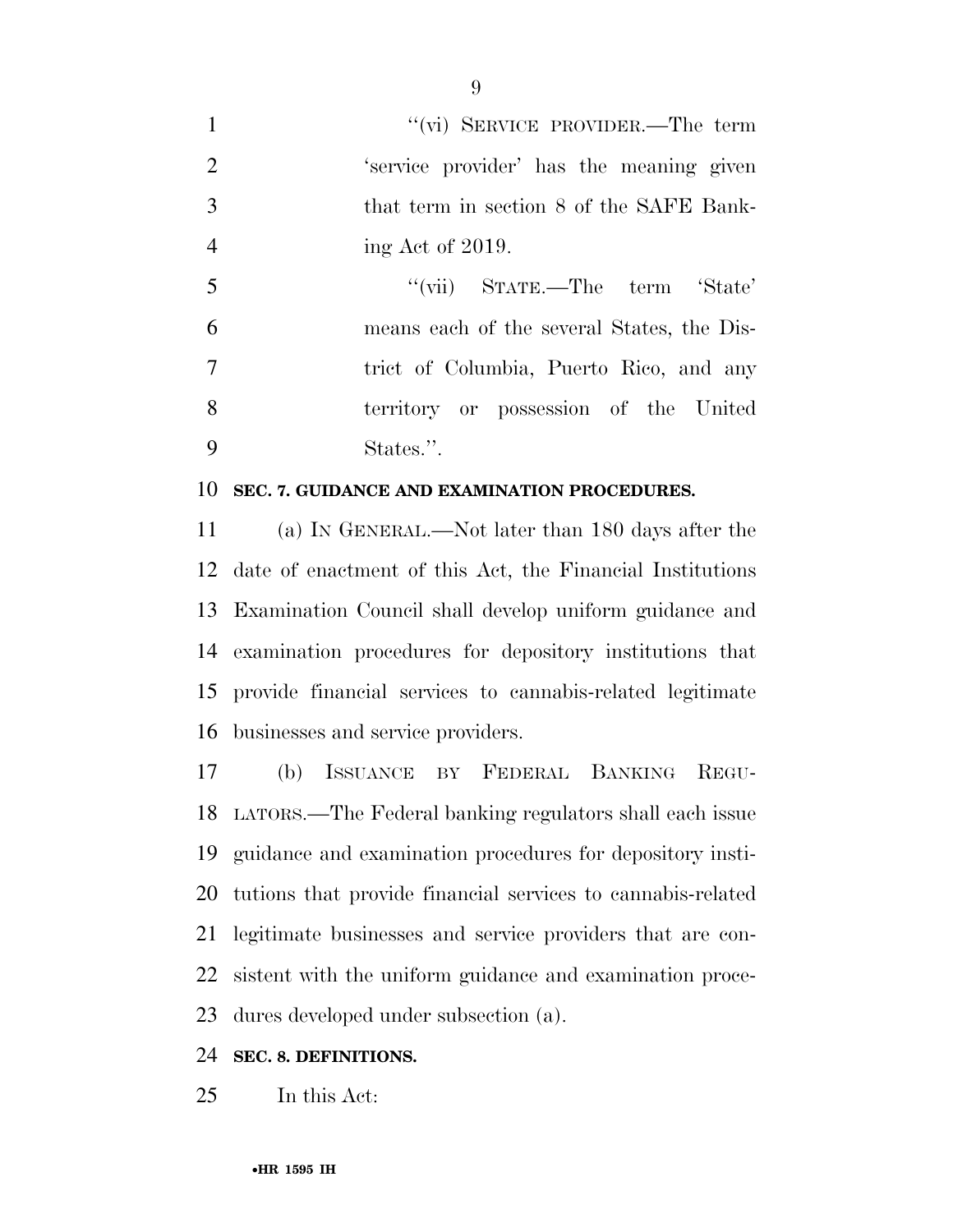| $\mathbf{1}$   | (1) CANNABIS.—The term "cannabis" has the              |
|----------------|--------------------------------------------------------|
| $\overline{2}$ | meaning given the term "marihuana" in section 102      |
| 3              | of the Controlled Substances Act (21 U.S.C. 802).      |
| $\overline{4}$ | (2) CANNABIS PRODUCT.—The term "cannabis               |
| 5              | product" means any article which contains cannabis,    |
| 6              | including an article which is a concentrate, an edi-   |
| 7              | ble, a tincture, a cannabis-infused product, or a top- |
| 8              | ical.                                                  |
| 9              | (3) CANNABIS-RELATED LEGITIMATE<br>$\rm BUSI\text{-}$  |
| 10             | NESS.—The term "cannabis-related legitimate busi-      |
| 11             | ness" means a manufacturer, producer, or any per-      |
| 12             | son or company that—                                   |
| 13             | (A) engages in any activity described in               |
| 14             | subparagraph (B) pursuant to a law established         |
| 15             | by a State or a political subdivision of a State,      |
| 16             | as determined by such State or political subdivi-      |
| 17             | sion; and                                              |
| 18             | (B) participates in any business or orga-              |
| 19             | nized activity that involves handling cannabis or      |
| 20             | cannabis products, including cultivating, pro-         |
| 21             | ducing, manufacturing, selling, transporting,          |
| 22             | displaying, dispensing, distributing, or pur-          |
| 23             | chasing cannabis or cannabis products.                 |
| 24             | (4) DEPOSITORY INSTITUTION.—The term "de-              |
| 25             | pository institution" means—                           |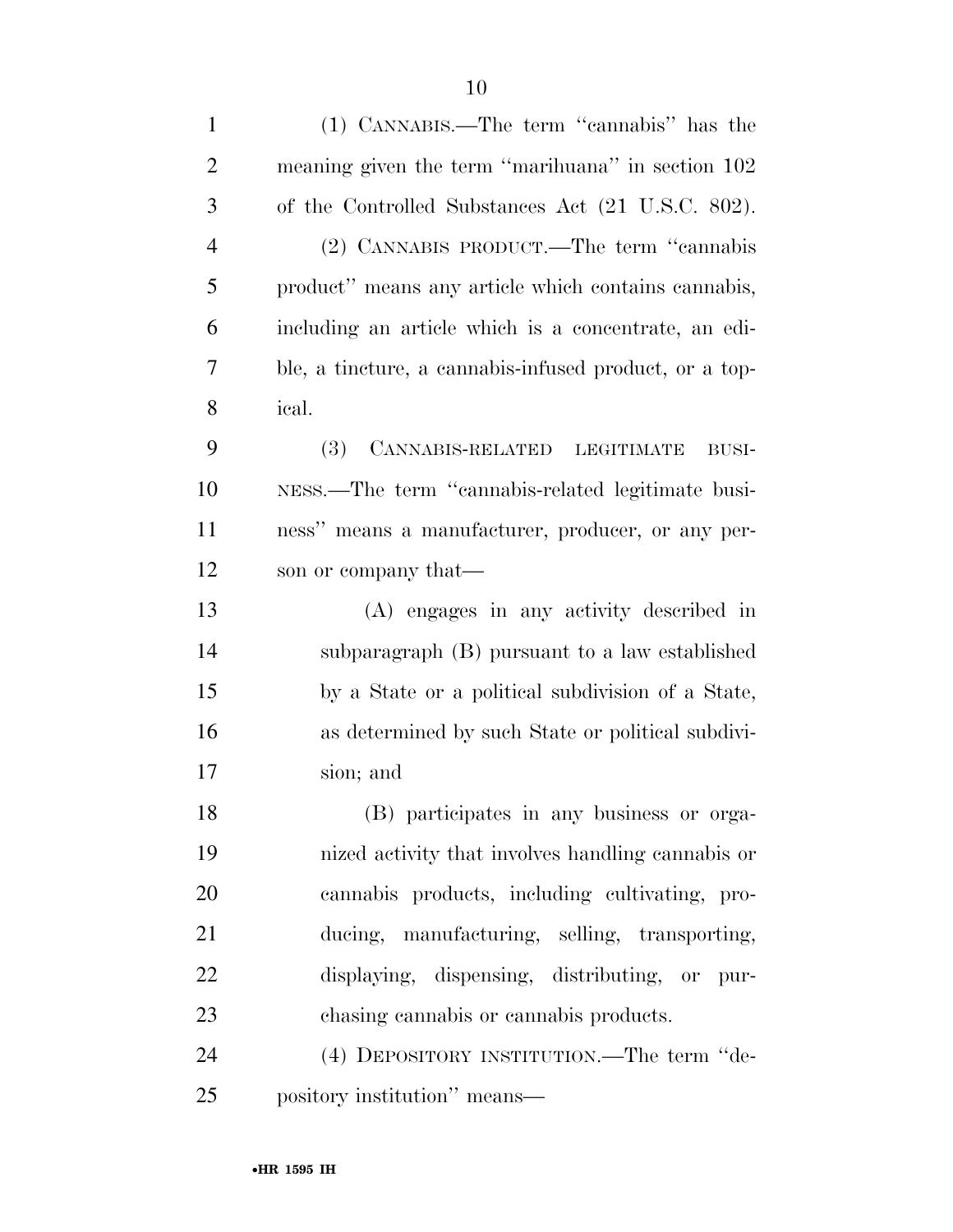| $\mathbf{1}$   | $(A)$ a depository institution as defined in         |
|----------------|------------------------------------------------------|
| $\overline{2}$ | section $3(c)$ of the Federal Deposit Insurance      |
| 3              | Act $(12 \text{ U.S.C. } 1813(c));$                  |
| $\overline{4}$ | (B) a Federal credit union as defined in             |
| 5              | section 101 of the Federal Credit Union Act          |
| 6              | $(12 \text{ U.S.C. } 1752)$ ; or                     |
| $\tau$         | (C) a State credit union as defined in sec-          |
| 8              | tion 101 of the Federal Credit Union Act (12)        |
| 9              | U.S.C. 1752).                                        |
| 10             | FEDERAL BANKING REGULATOR.-The<br>(5)                |
| 11             | term "Federal banking regulator" means each of the   |
| 12             | Board of Governors of the Federal Reserve System,    |
| 13             | the Bureau of Consumer Financial Protection, the     |
| 14             | Federal Deposit Insurance Corporation, the Office of |
| 15             | the Comptroller of the Currency, the National Credit |
| 16             | Union Administration, or any Federal agency or de-   |
| 17             | partment that regulates banking or financial serv-   |
| 18             | ices, as determined by the Secretary of the Treas-   |
| 19             | ury.                                                 |
| 20             | (6) FINANCIAL SERVICE.—The term "financial           |
| 21             | service" means a financial product or service as de- |
| 22             | fined in section 1002 of the Dodd-Frank Wall Street  |
| 23             | Reform and Consumer Protection Act (12 U.S.C.        |

5481).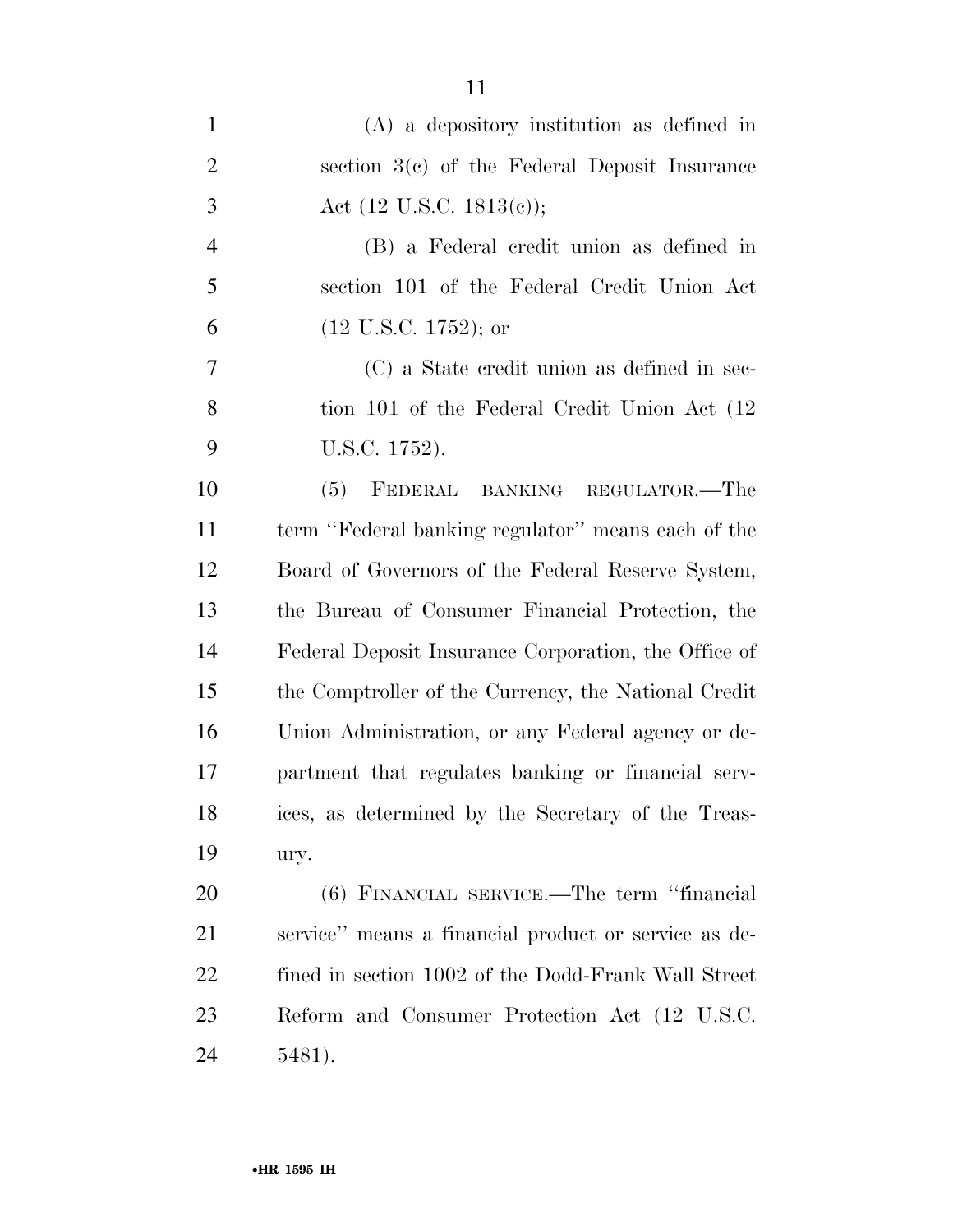| $\mathbf{1}$   | (7) INDIAN COUNTRY.—The term "Indian coun-           |
|----------------|------------------------------------------------------|
| $\overline{2}$ | try" has the meaning given that term in section      |
| 3              | 1151 of title 18.                                    |
| $\overline{4}$ | (8) INDIAN TRIBE.—The term "Indian Tribe"            |
| 5              | has the meaning given that term in section 102 of    |
| 6              | the Federally Recognized Indian Tribe List Act of    |
| 7              | 1994 (25 U.S.C. 479a).                               |
| 8              | (9) MANUFACTURER.—The term "manufac-                 |
| 9              | turer" means a person who manufactures, com-         |
| 10             | pounds, converts, processes, prepares, or packages   |
| 11             | cannabis or cannabis products.                       |
| 12             | (10) PRODUCER.—The term "producer" means             |
| 13             | a person who plants, cultivates, harvests, or in any |
| 14             | way facilitates the natural growth of cannabis.      |
| 15             | (11) SERVICE PROVIDER.—The term "service"            |
| 16             | provider"-                                           |
| 17             | (A) means a business, organization, or               |
| 18             | other person that—                                   |
| 19             | (i) sells goods or services to a can-                |
| 20             | nabis-related legitimate business; or                |
| 21             | (ii) provides any business services, in-             |
| 22             | cluding the sale or lease of real or any             |
| 23             | other property, legal or other licensed serv-        |
| 24             | ices, or any other ancillary service, relating       |
| 25             | to cannabis; and                                     |